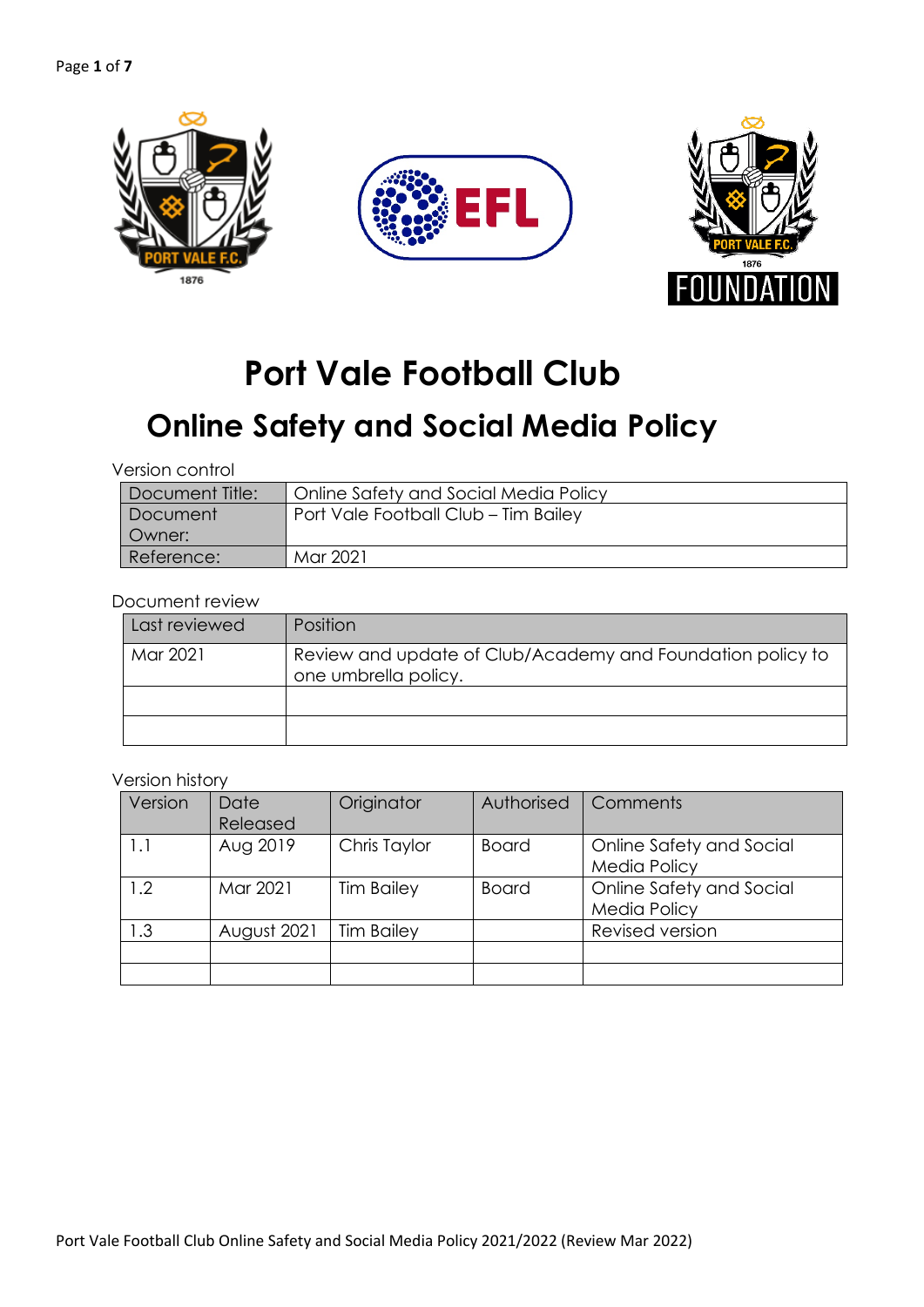## **The purpose and Scope of this Policy statement**

This Policy is for use across the club and is to be observed by all those who work with children, young persons, and families as part of its football and educational programmes. The Policy exists to ensure that best practice is promoted and adhered to.

Activities undertaken at the following locations/departments are under the remit of this policy which include:

- Port Vale Football Club and the Vale Park Stadium
- Port Vale Foundation Trust
- Port Vale First Team
- Port Vale Academy and youth development
- Port Vale Women
- Port Vale Retail Store

## *Please note:-*

• The terms 'child' or 'children' apply to anyone under the age of 18.

• The term 'parent' applies to anyone with guardianship or caring and parental responsibility for the child.

• The term 'staff' applies to members of staff and volunteers.

## **1. Our Online Safety statement**

This policy provides guidance on how Port Vale Football Club uses the internet and social media and the procedures for doing so. It also outlines how we expect the staff who work for us and the children who are members of our organisation, to behave online.

As an organisation, we commit to implementing this policy and addressing any concerns quickly within these guidelines.

## **2. Aims**

The aims of our online safety policy are:

To protect all children and adults involved with our organisation who make use of technology (such as mobiles phones, games consoles and the internet) while in our care. We will provide staff with policies and procedures regarding online safety and inform them how to respond to incidents. We aim to ensure our organisation is operating in line with our club values and within the law regarding how we behave online.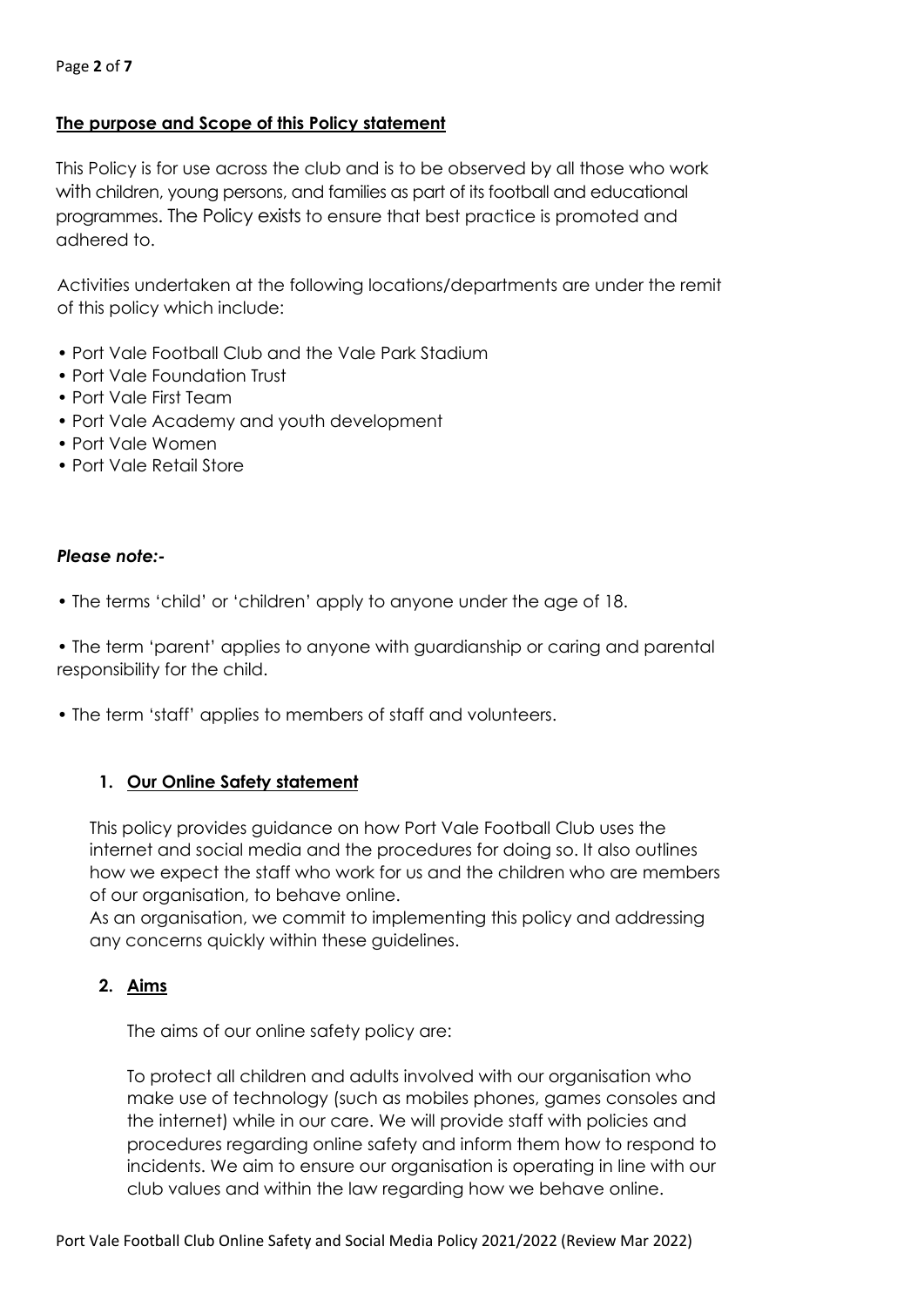## **3. Understanding the online world**

As part of using the internet and social media, Port Vale Football Club will assess and manage the safety aspects. This is to include what is acceptable and unacceptable behaviour for staff and children or other service users when using websites, social media (including Facebook, TikTok, Instagram, Twitter or Snapchat) and apps and video conferencing platforms including Zoom or Skype.

Be aware of how staff in our organisation and the children they work with use social media both inside and outside of our setting.

Ensure that we adhere to relevant legislation and good practice guidelines when using social media or video conferencing platforms.

Provide training for staff who are responsible for managing our organisation's online presence.

Regularly review existing safeguarding policies and procedures to ensure that online safeguarding issues are fully integrated. These include making sure concerns of abuse or disclosures that take place online are written into our reporting procedures and incorporate online bullying (cyberbullying) into our anti-bullying policy.

#### **4. Managing our online presence**

Port Vale Football Clubs online presence through our website or social media platforms will adhere to the following guidelines:-

All social media accounts will be password-protected and at least 2 members of staff will have access to each account and password.

The accounts will be monitored by at least two designated members of staff to provide transparency who will have been appointed by the organisation's media manager.

The designated staff managing our online presence will seek advice from our designated safeguarding lead to advise on safeguarding requirements.

Designated staff will remove inappropriate posts by children or staff, explaining why and informing anyone who may be affected (as well as the parents of any children involved). We will also act and report serious infringements to relevant agencies.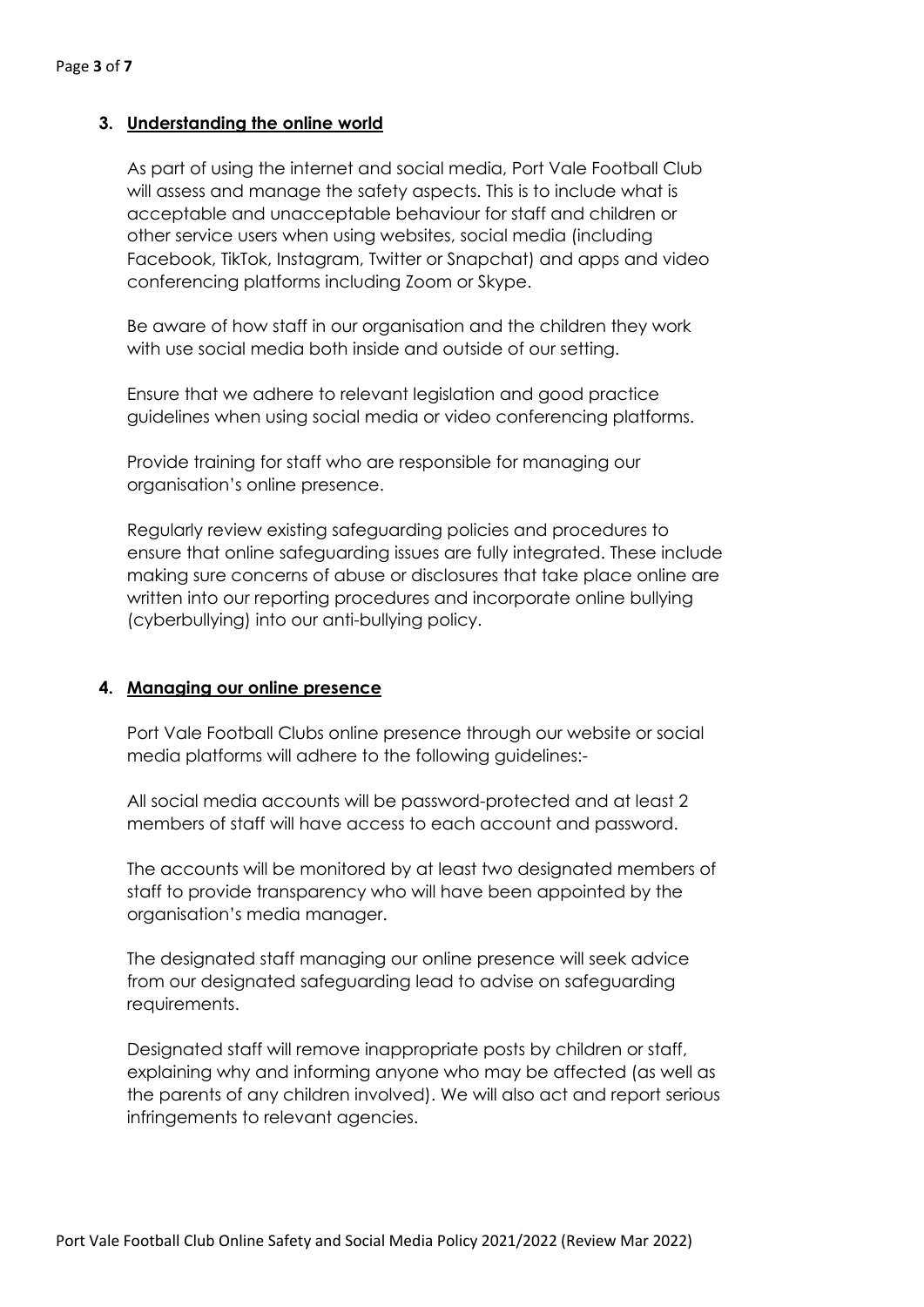We will make sure users are aware of who manages our social media accounts and who to contact if they have any concerns about something that has happened online.

Our account, page and event settings will be set to 'private' so that only invited members can see their content.

Identifying details such as a child's home address, school name or telephone number should not be posted on social media platforms and any posts or correspondence will be consistent with our aims as an organisation.

Parents will be asked to give their approval for us to communicate with their children through social media, via video conferencing platforms or by any other means of communication.

Parents will need to give permission for photographs or videos of their child to be posted on social media as per the club's photography and video policy.

Video conferencing sessions will be password protected in order to maintain children's privacy and prevent exposure to inappropriate or harmful content by third parties.

## **5. What we expect of our staff**

Staff should be aware of this policy and behave in accordance with it.

They should seek the advice of the designated safeguarding lead if any concerns arise about the use of the internet or social media.

Staff should communicate any messages they wish to send out to children to the designated staff responsible for the organisation's online presence.

Staff should not communicate with children via personal accounts.

Staff should not 'friend' or 'follow' children from personal accounts on social media and maintain the same professional boundaries online as they would in person when using organisational accounts.

Staff should make sure any content posted on public personal accounts is accurate and appropriate, as children may 'follow' them on social media.

Rather than communicating with parents through personal social media accounts, staff should choose a more formal means of communication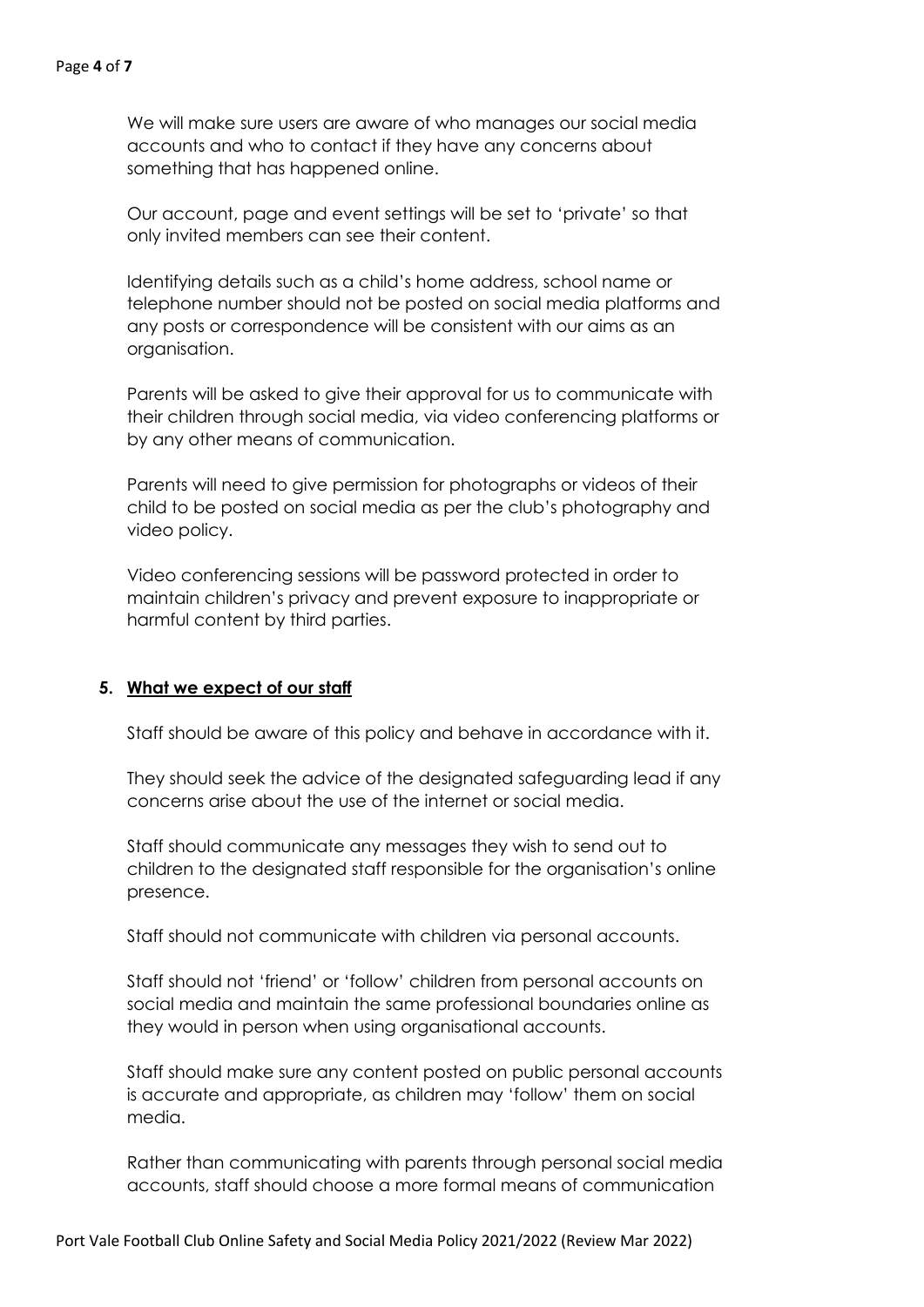#### Page **5** of **7**

such as face-to-face, in an e-mail or in writing, or use an organisational account or website.

Staff should avoid communicating with children via e-mail or organisational social media outside of normal office hours.

E-mails or messages should be written in a professional manner, e.g. in the same way you would communicate with fellow professionals. Avoid kisses (X's), using slang or inappropriate language.

Staff should not delete any messages or communications sent to or from organisational accounts.

Staff should undertake all online safety training offered and gain a basic knowledge of the platform's children use and how to report or remove inappropriate content online.

Any concerns reported through social media should be dealt with in the same way as a face-to-face disclosure, according to our reporting procedures.

At least one parent must be present during the delivery of any activities via video conferencing platforms at home.

Any delivery of activities to children via video conferencing platforms will be supported by an additional member of staff (even if they're not actively delivering) to ensure transparency.

Staff and children must not engage in 'sexting' or send pictures to anyone that are obscene.

## **6. What we expect of children**

Children should be aware of this online safety policy and agree to its terms.

We expect children's behaviour online to be consistent with the acceptable use guidelines as set out in our acceptable use statement.

Children should follow this policy on all digital devices, including smart phones, tablets and consoles.

## **7. What we expect of parents**

Parents should be aware of this online safety policy and agree to its terms.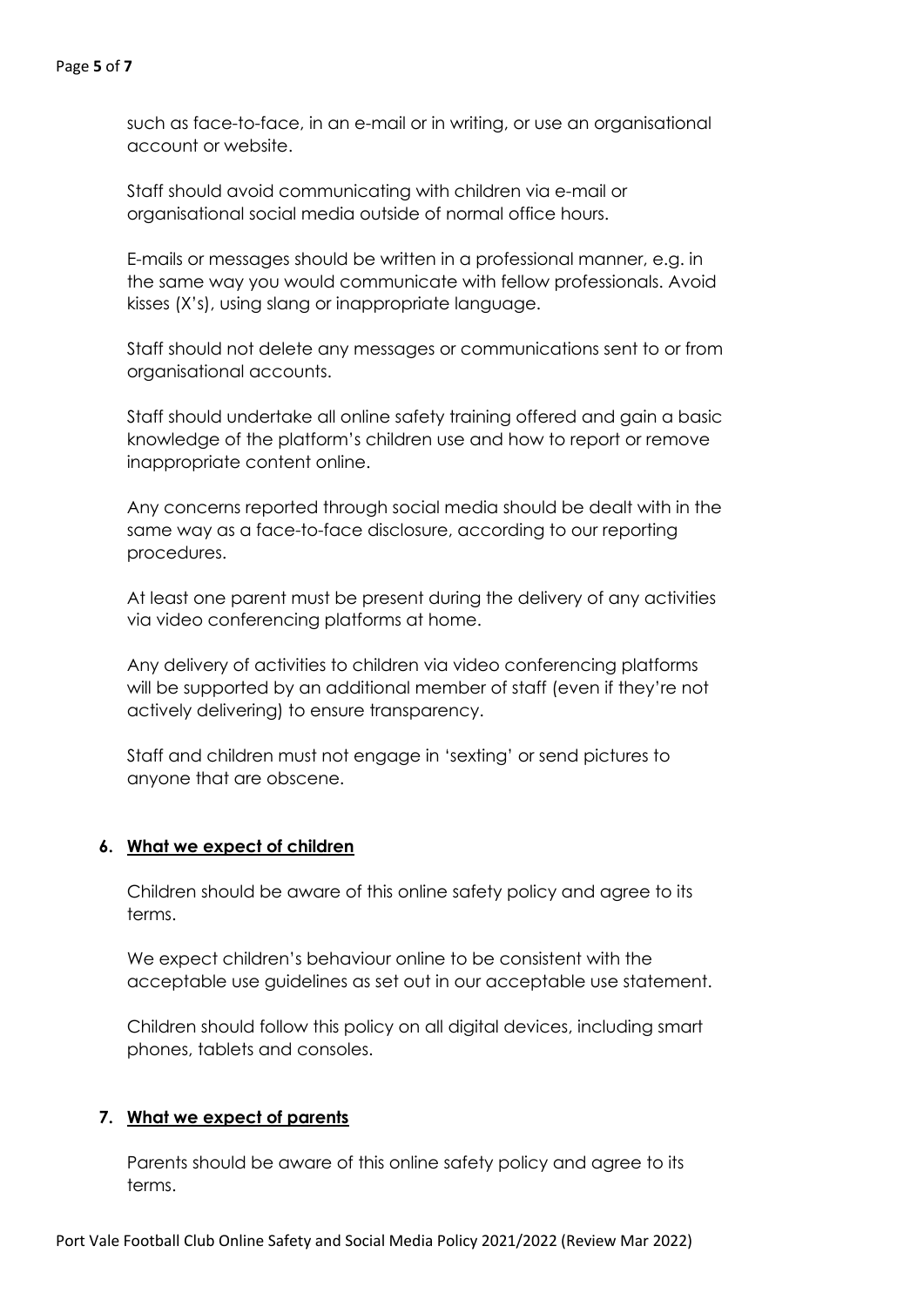Parents should protect all children's privacy online and think carefully about what content they share online. This includes where they share it and who they are sharing it with.

We expect parents' behaviour online to be consistent with the guidelines set out in our acceptable use statement and in our codes of conduct for parents and spectators.

#### **8. Using mobile phones or other digital technology to communicate**

When using mobile phones (or other devices) to communicate by voice, video or text (including texting, e-mail and instant messaging such as WhatsApp or Facebook Messenger), we will take the following precautions to ensure children's safety.

Staff will avoid having children's personal mobile numbers and will instead seek contact through a parent.

We will seek parental permission on each occasion we need to contact children directly and the purpose for each contact will be clearly identified and agreed upon.

A method of accountability will be arranged, such as copies of texts, messages or e-mails also being sent to another member of staff or to parents' smartphone.

Users should respect the private lives of others and not take or distribute pictures of other people if it could invade their privacy.

Staff should, if possible, have a separate phone from their personal one for any contact with parents or children.

Texts, e-mails or messages will be used for communicating information – such as reminding children or young people about upcoming events, which kit to bring or practice timings – and not to engage in conversation.

If a child misinterprets such communication and tries to engage a staff member in conversation, the member of staff will take the following steps*:*

*end the conversation or stop replying.*

*suggest discussing the subject further at the next practice or event. inform the organisations lead safeguarding officer in the interest of transparency.*